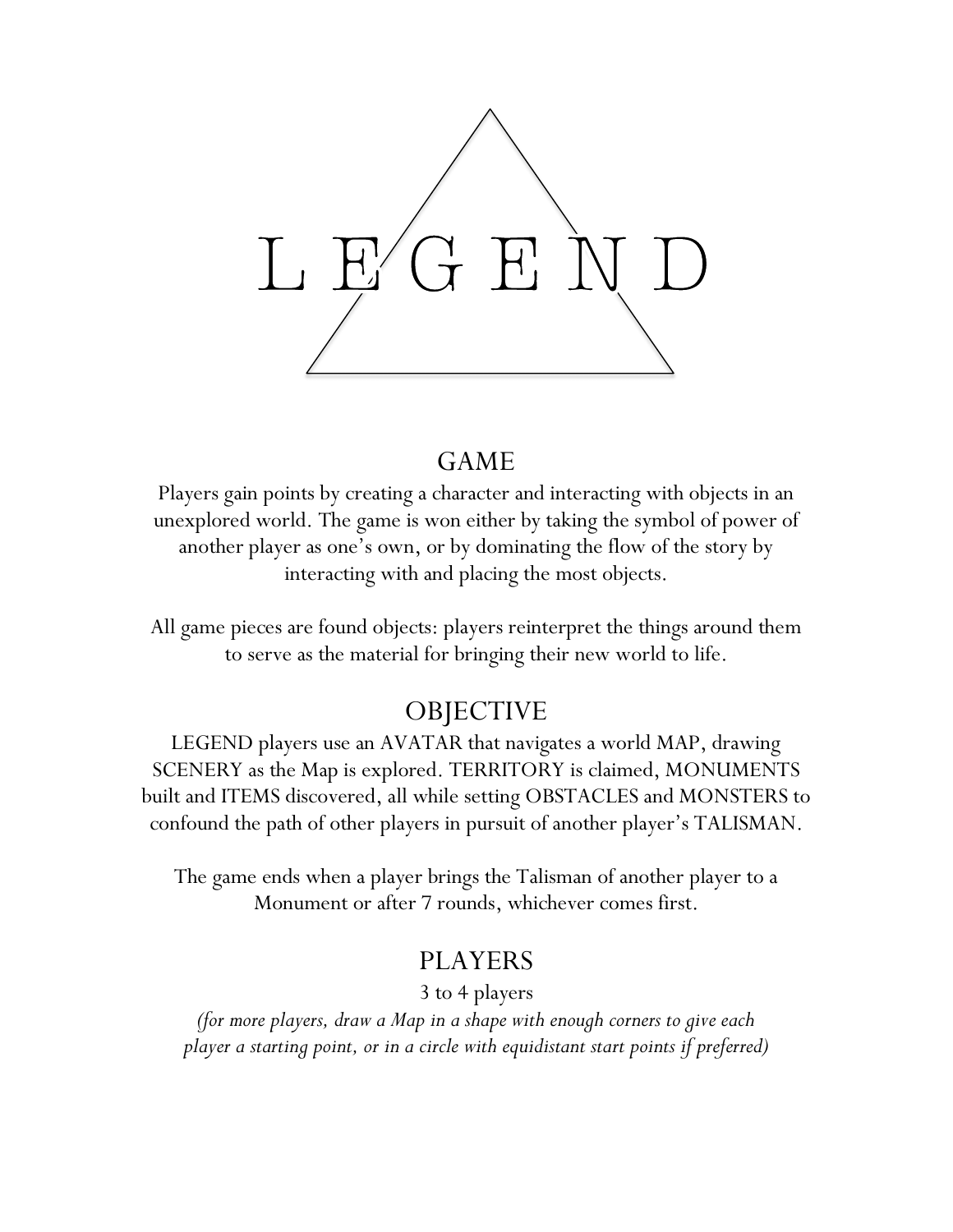# SETUP

Draw a 3x3 grid of solid lines, dividing each Large Square into 4 Small Squares with dotted lines, like so:



The oldest player chooses a player to go first, after which turns are taken in clockwise order. Each player claims a Corner and chooses an object to serve as their Avatar, giving the Avatar a name and a short description that matches (or does not match) the object. This can be as ridiculous or implausible as you like.

Place your Avatar at the chosen Corner, on the Map borders (like the circle above). Each player then selects one object to be their Talisman – the symbol of their power – and places it in the same space at the Corner of the Map. Each player also creates a Symbol (like a cross, a star, etc.). All of this is recorded on a record of all Actions. Players also have an area to store objects claimed from the Map (their Stockpile) as described below.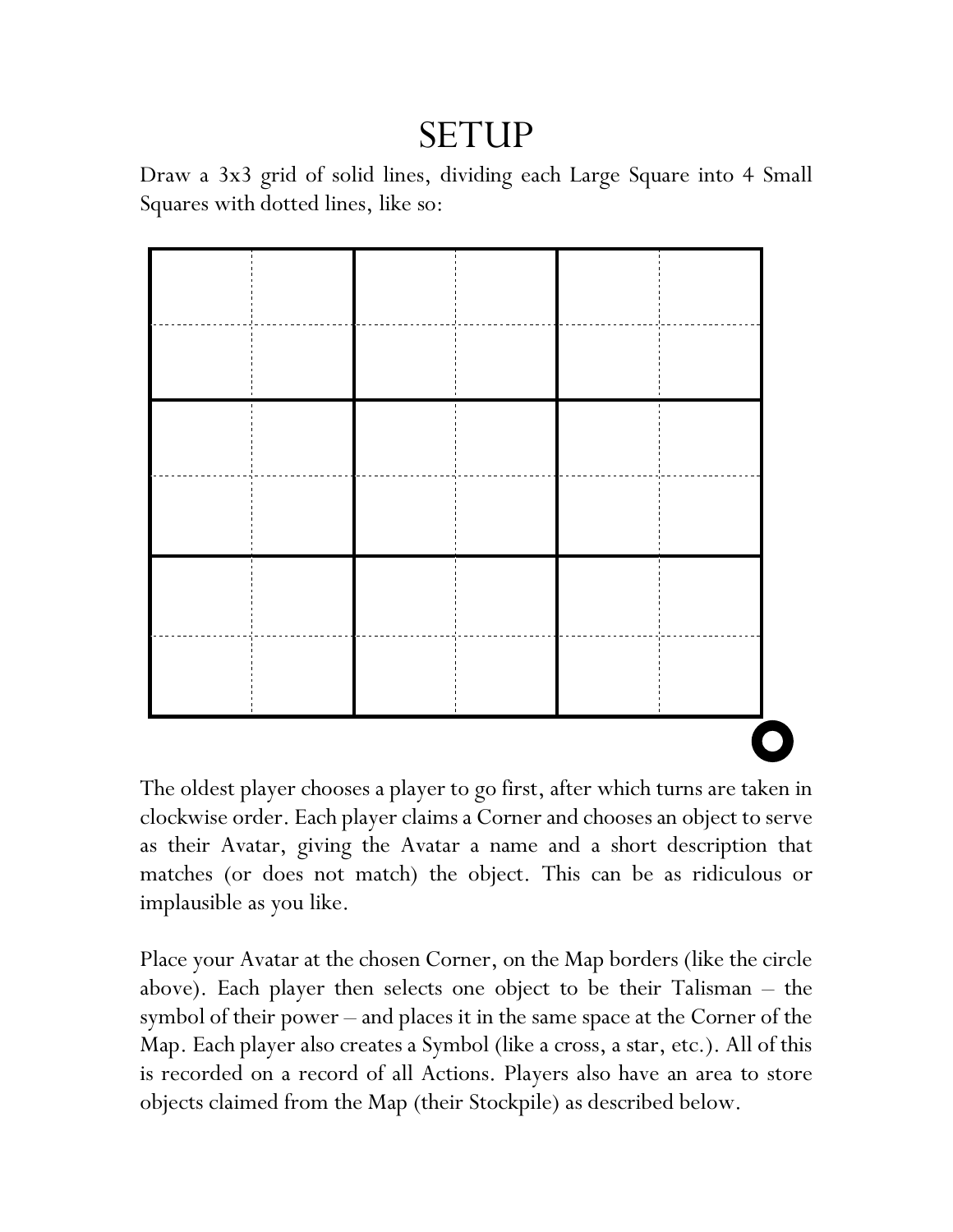# GAMEPLAY

After placing Avatars and Talismans, round 1 begins.

Players move and place objects in an attempt to accumulate points or bring another player's Talisman to a Monument.

# TAKING TURNS

A turn consists of two actions. You may make any combination of Move Actions or Placement Actions you like. This may include two Move Actions, two Placement Actions, or a Move Action and a Placement Action, in any order.

# MOVE ACTION

The Move Action is used to Move Avatars, Heroes, and Monsters. You may move all Avatars, Heroes, and Monsters under your control.

If a Monster/Avatar/Hero lands on a square containing an enemy Avatar/Hero/Monster as a result of their Movement, an automatic battle ensues which is resolved immediately (there are no battles between Avatars/Heroes).

Exiting the Map on a Corner (i.e. to claim a Talisman) and re-entering the Map from a Corner requires a full Move Action.

When you Move an Avatar or Hero into a Large Square that has not been Claimed, claim it as your Territory by drawing your Symbol within the Large Square in question.

When you Move an Avatar or Hero into a small square that has no Scenery (i.e., it is blank), you must fill it in with Scenery of your choice. Draw whatever you want!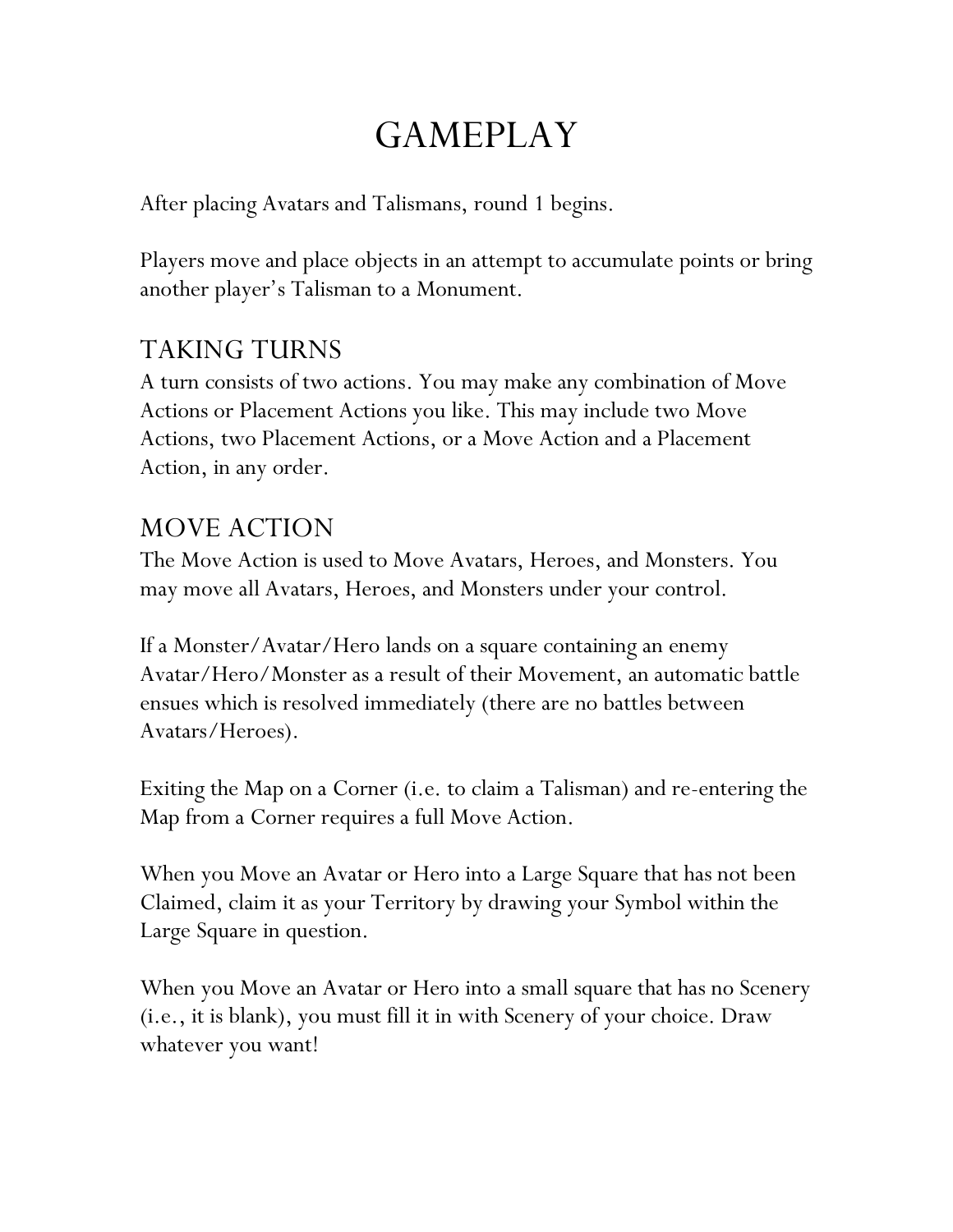# PLACEMENT ACTION

The Placement Action is used to place Heroes, Items, Monuments, Monsters, and Obstacles.

Whenever you use a Placement Action to place an object in uncharted territory, you must fill that square in with Scenery.

# RECORDING ACTIONS

Keep track of the names and categories of object played, as well as obstacle traversals on a common record.

A single player can be designated to record all actions, or actions can be recorded round-robin.

If desired, the explanation of each action may also be recorded. When the game ends, these can be read to recount the legend created in the game.

# THE STOCKPILE

When you defeat a Hero or Monster and/or use an Item, remove the expended objects from the Map and place them in your personal player area by your Corner.

Objects in this Stockpile may not be reused as Placement objects and are used to calculate points at the end of the game.

# **OBJECTS**

There are 6 types of objects in LEGEND: Avatars/Heroes, Items, Talismans, Monsters, Obstacles, and Monuments.

They are as follows: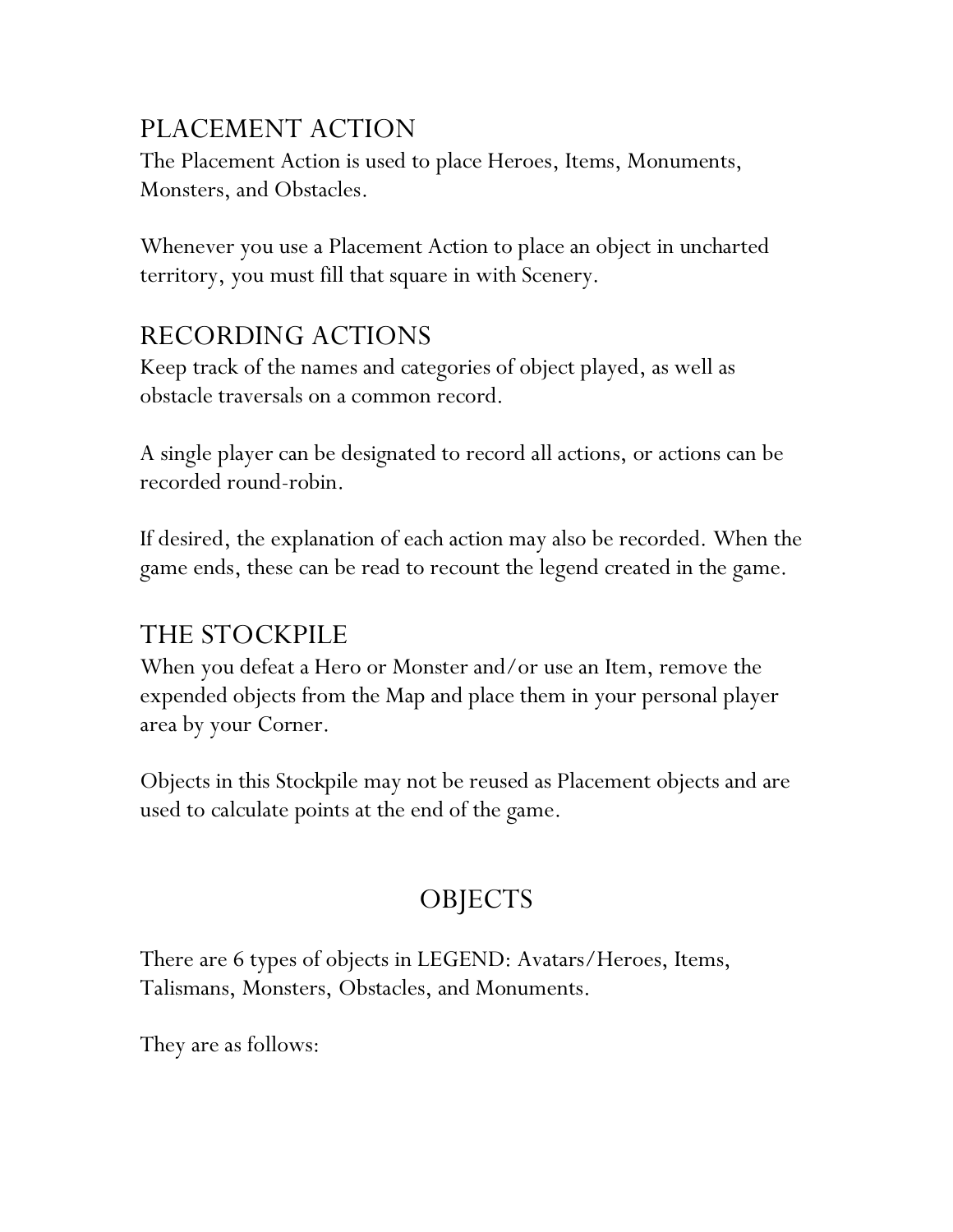# AVATARS and HEROES

The Avatar is your "main character," the incarnation of the being you represent.

- The Avatar can *never be killed*, and when defeated always re-spawns at its player's starting corner.
- The Avatar *navigates the Map*, claiming new Territory and drawing new Scenery, claiming Items, traversing Obstacles, defeating Monsters, and is responsible for carrying a captured Talisman to a Monument.
- Avatars may move by *up to two squares* per Move Action, including diagonally.
- Avatars can *occupy* Monuments. When this happens, other Avatars and Heroes *cannot enter*. To move an Avatar from a Monument, a player must use a Monster.
- Each player may have *only one Avatar*. The Avatar must fit *roughly* within one small square. It is good enough as long as the Avatar more or less fits inside the square.

Heroes are additional characters you may play that have all the powers of the Avatar, except that when they are defeated, they are *permanently killed* and go to the victorious player's stockpile for points in the final tally.

There is *no limit* to the number of Heroes you may have in action. Heroes must fit *completely* within one small square and may *only* be placed at your starting Corner.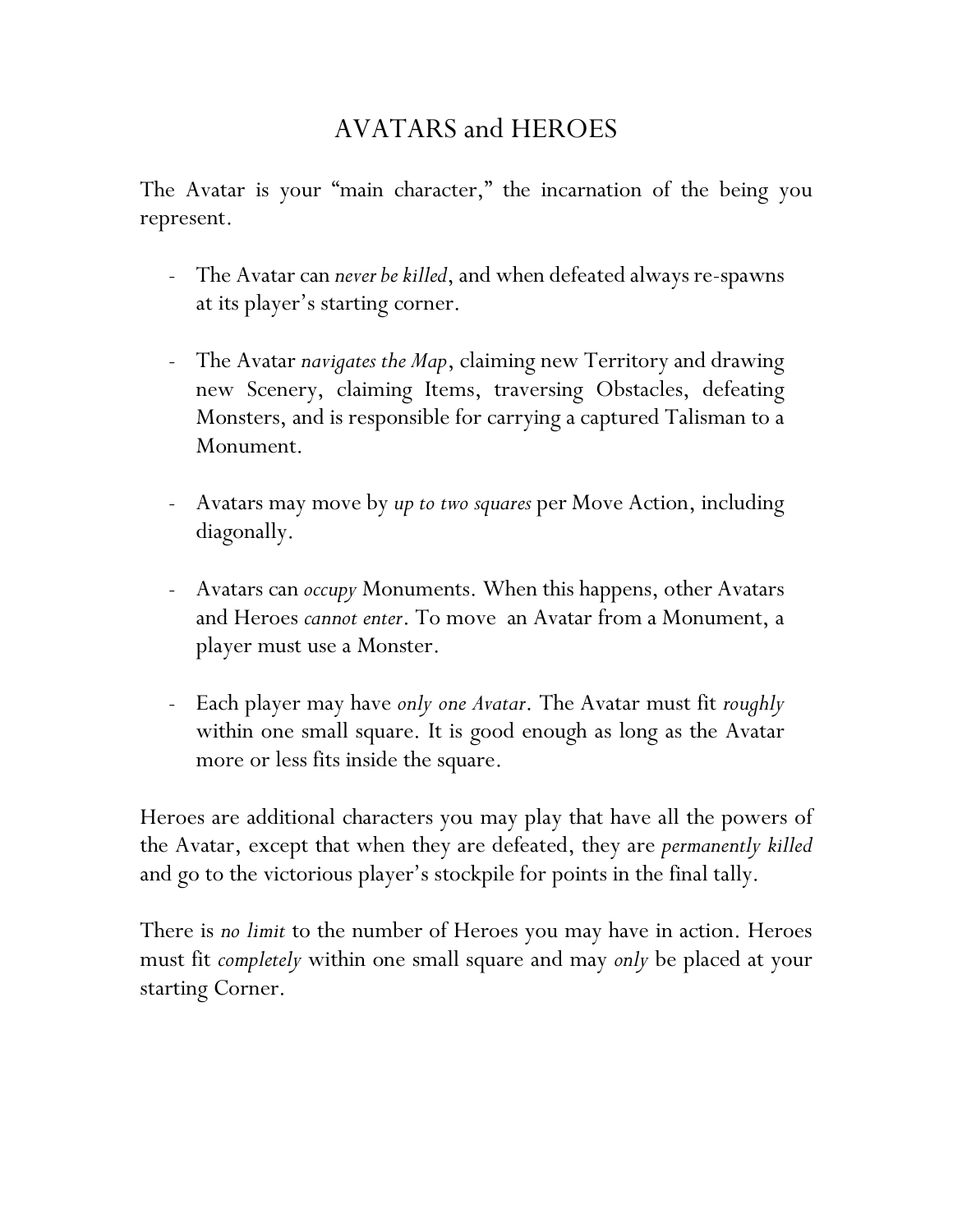### ITEMS

Items are objects that you can Place on the Map for Avatars and Heroes to collect in order to *defeat Monsters* or *traverse Obstacles*.

The characteristics of Items are as follows:

- Items must fit *completely within one small square*. Draw Scenery if there is none present.
- Items may be *placed anywhere* except for the Large Square of the player's starting corner.
- Items are *picked up automatically* when an Avatar/Hero passes through the square it rests on, unless the Avatar/Hero has an Item already. They may swap Items if they choose.
- An Avatar or Hero must use an Item to *defeat a Monster or pass an Obstacle*. Avatars/Heroes without an Item will be killed by Monsters and cannot pass Obstacles.
- Each Avatar or Hero may have *only one Item each*. They may, however, also carry a Talisman.

To use an Item, move your Avatar or Hero holding an Item into a square containing a Monster, Monument, or Obstacle. Then, explain how your Avatar or Hero uses the Item to defeat the Monster or survive the Obstacle.

Any explanation is fine – the goal is to entertain your fellow players with a good story. Once the Item has been used, move it to your Stockpile.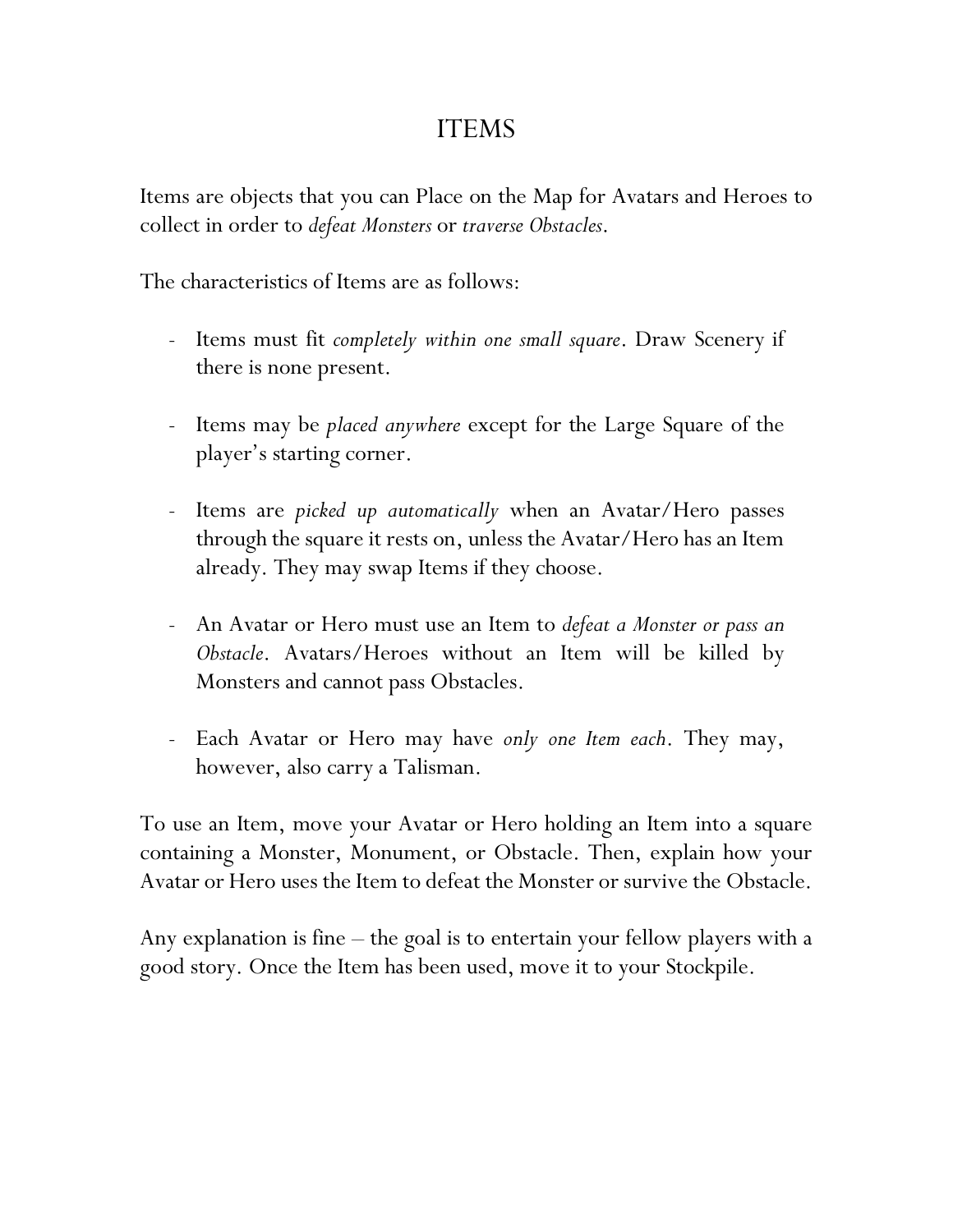### TALISMANS

Talismans are the source and symbol of an Avatar's power. They are kept at the starting Corner of each player, just outside the Map.

The characteristics of Talismans are as follows:

- If you bring another player's Talisman to an unoccupied Monument, you *instantly win* the game.
- If an Avatar or Hero holding a Talisman is defeated, the *Talisman is dropped* and stays on that square. Any player may pick it up – except for the player who owns it.
- An Avatar or Hero can *hold no more than one Item* at once, but may hold one Talisman and one Item.

### **PICKING UP A TALISMAN**

To pick up a Talisman, an Avatar or Hero must exit the Map into an opponent player's starting Corner. They then pick up the Talisman automatically.

Entering and exiting the Corner requires a full Move Action each time.

If your Avatar or Hero enters any Monument while holding this Talisman, you immediately win the game – regardless of the point tally!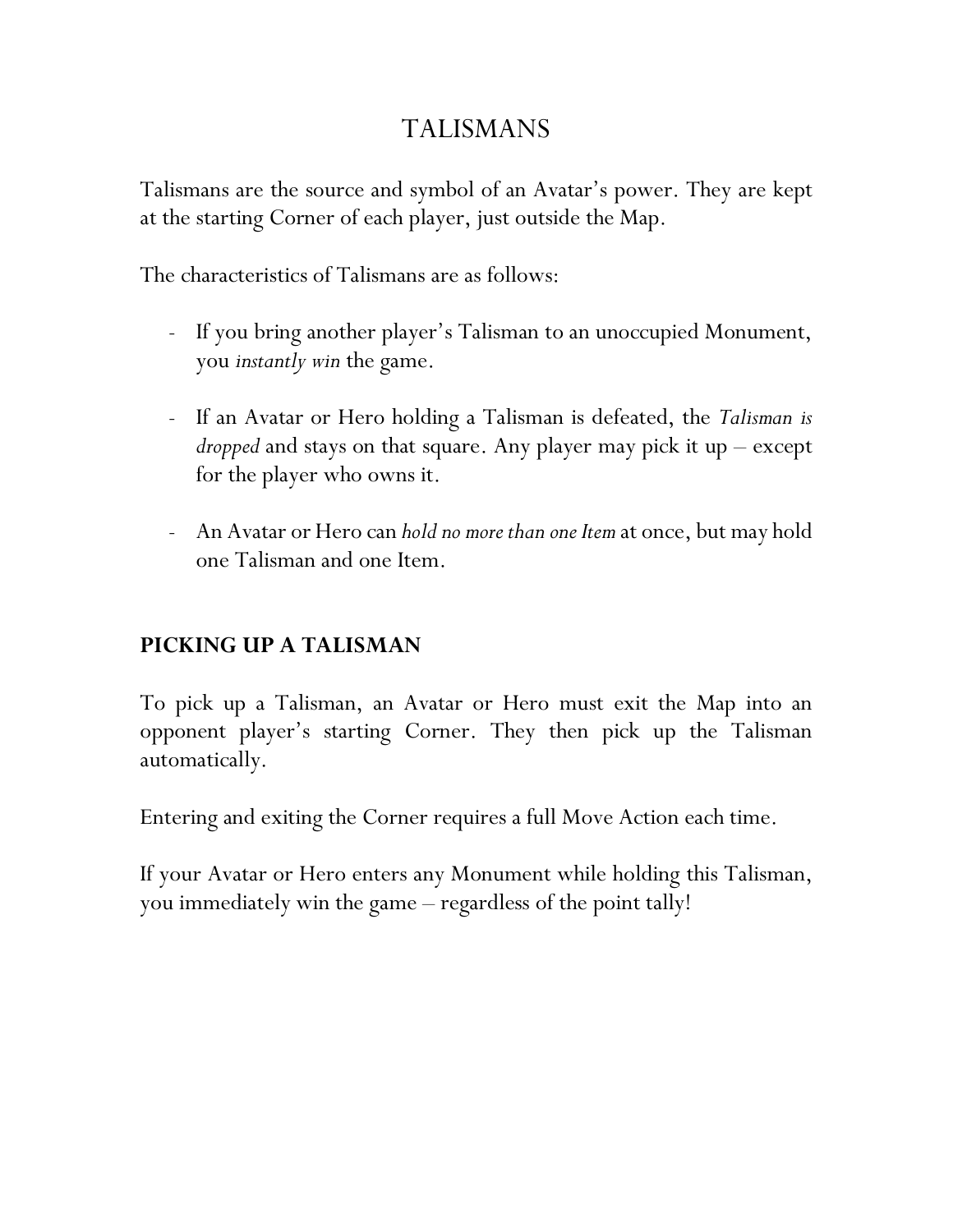### **MONSTERS**

Monsters are objects that you may place on the Map to serve as *enemies* to *attack* Heroes, Avatars, and other Monsters*.*

The characteristics of Monsters are as follows:

- Monsters can Move by two squares per Move Action in any direction. They may *attack* Monsters, Heroes, and Avatars. Monsters *cannot* pick up Items or Talismans or enter Corners.
- Monsters can *only be placed on your own Territory*, but they may take up *as many of your Territory squares*as you like. When Moving a large Monster causes them to touch more than 1 new square, their Movement Action ends.
- Unlike moving Avatars/Heroes, it is *not necessary to draw new Scenery* if a Monster is moved into uncharted Territory.
- If you move a Monster into a square containing another Monster or an Avatar or a Hero, a battle *automatically* takes place:
	- o Between two Monsters, the aggressor is victorious.
	- o Avatars/Heroes lacking an Item are defeated and the Monster is victorious.
	- o Avatars/Heroes with an Item are victorious, but lose the Item.
	- o The victor tells the story of the encounter.
- Monsters can be used to *Siege Monuments*. If an Avatar/Hero Occupies a Monument, any Monster that is Moved onto a square a Monument Occupies *automatically* Sieges the Monument:
	- o If the Avatar/Hero does not possess an Item, the Avatar/Hero is defeated and the Monster destroyed.
	- o If the Avatar/Hero possesses an Item, the Item is lost and the Monster slain.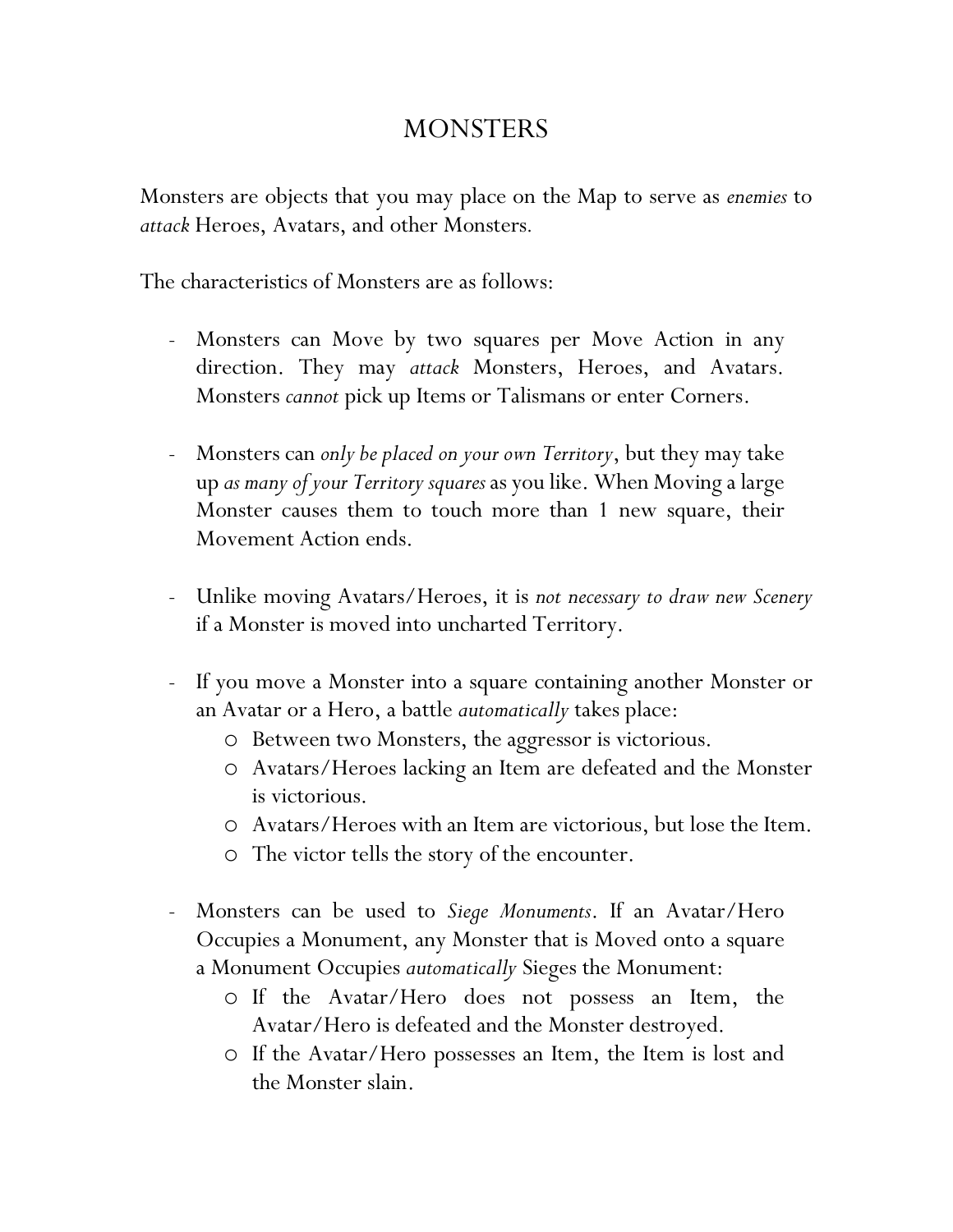### **OBSTACLES**

Obstacles are objects that you may place on the Map to serve as *trials* or *impediments* for other Avatars/Heroes. They cannot move or attack once placed. Anything you can think of that might be even a minor annoyance could make a good Obstacle!

The characteristics of Obstacles are as follows:

- Obstacles can be placed *exclusively* on the *boundaries/intersections* of squares. Furthermore, you may *only* place them on areas you have claimed as your Territory.
- Obstacles may be placed in the middle of the Map or on the edge: all that matters is that the object is placed on top of *an intersection that you have already claimed*.
- Obstacles may not be placed on the Large Square of an *opponent player's starting Corner*.

When you place an Obstacle, describe the nature of the Obstacle. If an Avatar/Hero wishes to pass through any square that an Obstacle touches, they must use an Item, describing how it is used to meet the challenge.

An Obstacle that a player passes is not destroyed: it remains for other players to face with their own Items. You do not need to use an Item again to pass this Obstacle, so keep a record of your passage – otherwise other players may demand you use an Item again anyway!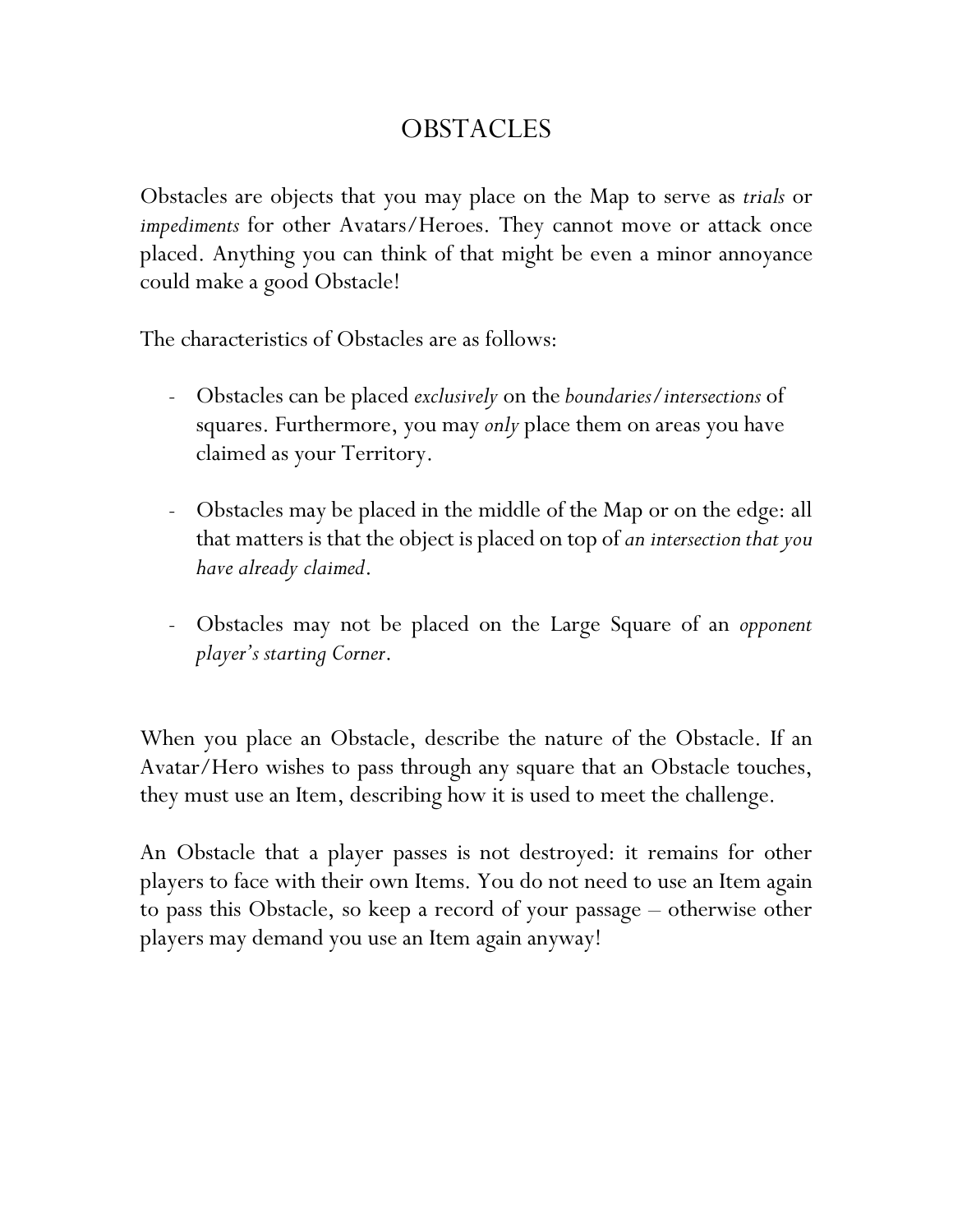# MONUMENTS

Monuments are places of special significance, locations at which Avatars or Heroes may bring Talismans or else prevent other Avatars or Heroes from entering.

The characteristics of Monuments are as follows:

- Monuments may only be placed in *Territories that you have already Claimed*. If your Avatar or Hero enters an unoccupied Monument while in possession of an opponent's Talisman, you *win the game immediately.*
- In order to distinguish Monuments from Obstacles, Monuments are *surrounded by a double line* that is drawn over Scenery during placement.
- Monuments must *fit within one Large Square* (i.e., within the confines of a single solid-bordered square) that has been *claimed as Territory* by the player that wishes to construct it. It does not matter how many small squares the Monument object physically occupies. It is always worth the same number of points.
- Avatars/Heroes may *Occupy Monuments by using a Move Action* to enter the same square as the Monument. When an Avatar/Hero Occupies a Monument, they can only be dislodged via *an attack by a Monster*. If the Avatar/Hero Occupying a Monument possesses an Item, *they will defeat a Monster* that attacks but lose the Item.

At the end of the game, any Monument Occupied by an Avatar or Hero *belongs to the player controlling the Avatar* or Hero for point purposes.

Dislodged Avatars/Heroes are considered defeated and return to the owner's starting Corner (Avatars) or the victor's Stockpile (Heroes).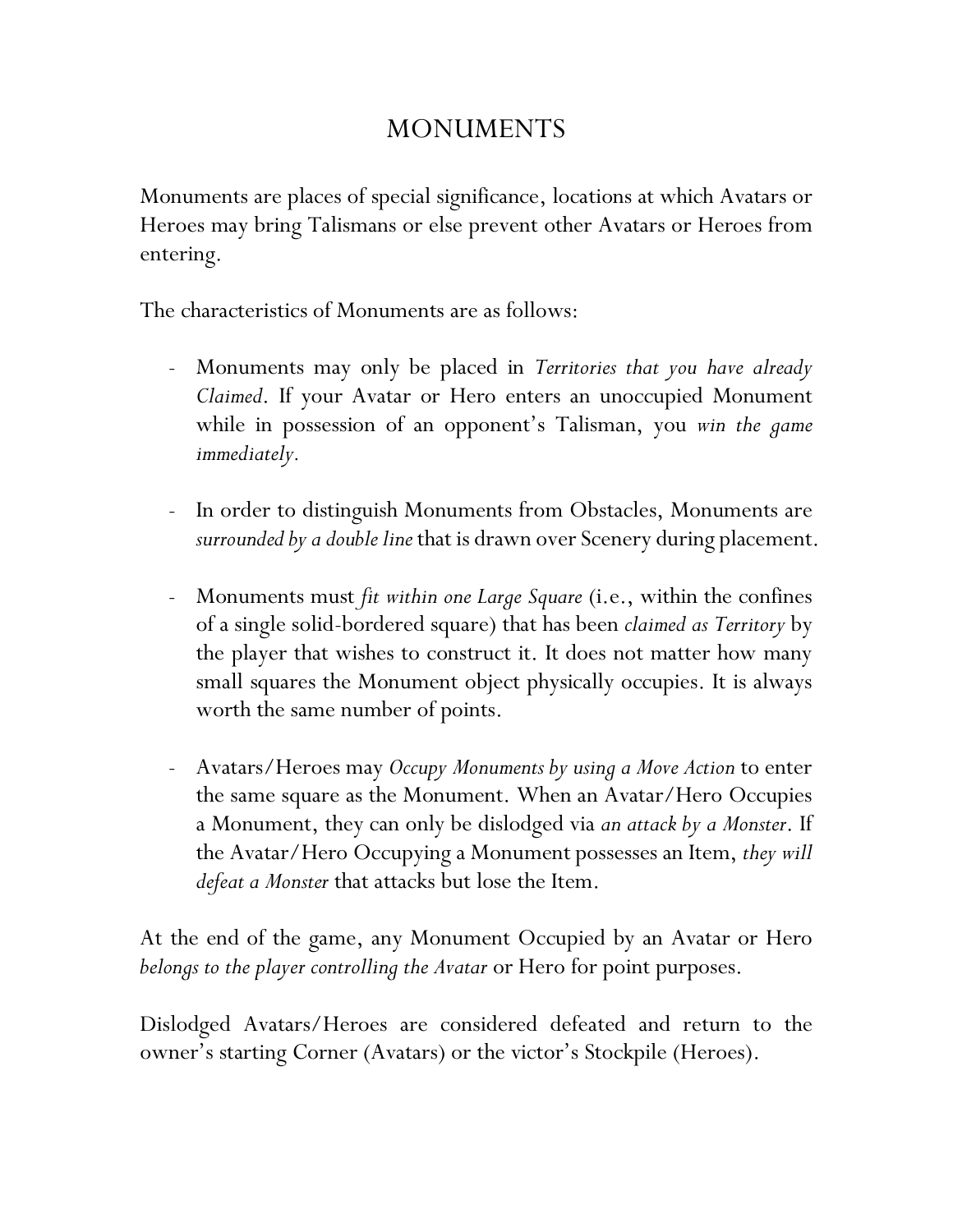# VICTORY

Players win either by transporting an opponent Talisman to a Monument or by having the maximum number of points after 7 rounds. If a player successfully transports an opponent Talisman to a Monument, that player immediately wins regardless of the point distribution.

Scoring (Talismans provide points only when held by an Avatar or Hero):

| Avatar: 0 pts             | Item: 1 pt             |
|---------------------------|------------------------|
| Hero: 1 pt                | Stockpiled Item: 2 pts |
| Stockpiled Hero: 2 pts    | Obstacle: 1 pt         |
| Monster: 1 pt             | Monument: 3 pts        |
| Stockpiled Monster: 2 pts | Talisman: 5 pts        |

# ADVANCED PLAY

VOTING: When using Items, other players may Vote on the plausibility of the explanation. If an explanation is Voted down, the player may offer a different story. If this also fails, the player either 1. Retains their Item but does not advance (i.e., past the Obstacle), 2. retains their Item but is not victorious (if attacking Monsters), or 3. suffers defeat, the Hero/Avatar dies, and the Item is left in that square (if attacked by Monsters). In the event of a tie vote, the player in question is allowed the tiebreaking vote (meaning unless the player is roleplaying the sort of character that might vote against themselves, ties are in favor of the acting player).

DUELS: As an add-on to the Voting mechanic, Heroes/Avatars may be permitted to Duel each other. If one Hero has an Item and the other does not, they may not Duel, but if both Heroes have or do not have Items, they may each give an account of their strategy in writing and reveal what they wrote at the same time. The other players Vote on the victor based on the account that they like the best. In the event of a tie, flip a coin.